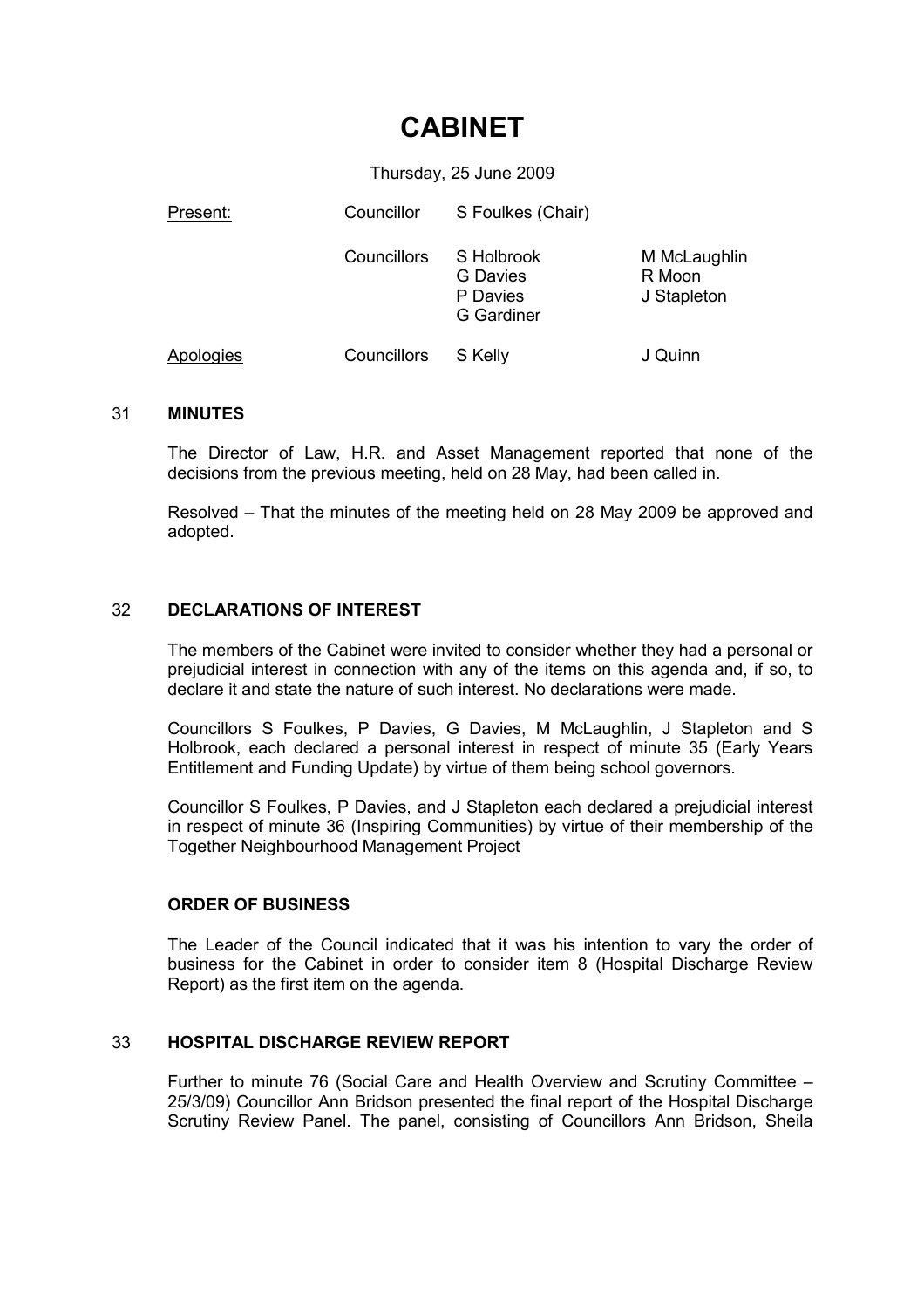Clarke and Denise Roberts plus Sandra Wall (Older People's Parliament), had focused on an assessment of the 'patient experience' of people aged sixty and over. A variety of methods had been employed to gather evidence, at all times recognising the importance of patient confidentiality, and NHS Wirral had funded the professional research.

The report contained 15 recommendations which had been accepted by the Wirral University Teaching Hospital, Wirral NHS (PCT) and the department of Adult Social Services. Further reports would be presented to future meetings of the overview and scrutiny committee to ensure that the proposed actions had been taken.

Councillor Bridson referred to the contributions to the report made by the review panel, Alan Veitch (Scrutiny Officer), partner agencies, and patients. She also referred to the cost implications associated with this detailed research and asked Cabinet to consider the provision of additional funding for future scrutiny projects.

Councillor McLaughlin, portfolio holder, thanked the authors of the report for this detailed piece of work which highlighted areas for improvement to improve the experience of patients and their carers following admission to hospital and subsequent discharge.

The Leader endorsed these comments.

On a motion by Councillor McLaughlin duly seconded it was:

Resolved – That:

Cabinet welcomes the Hospital Discharge Review Report referred to Cabinet from the Social Care and Health Overview and Scrutiny Committee held on 15 March 2009. This is a helpful and comprehensive piece of work which is of benefit to people in Wirral, will contribute to improving services to all and will help in achieving one of strategic objectives of Wirral's corporate Plan, "to improve health and well being for all, ensuring that people who require support are full participants in mainstream society".

Cabinet commends the approach taken by the overview and scrutiny committee and particularly welcomes their partnership approach with Wirral's older People's Parliament.

The findings of the report have been accepted by all involved, together with an agreed Action Plan, and Cabinet expects to see that support continue to deliver on those actions, as agreed.

Noting that the Action Plan was updated and received at the Health and Well being Overview and Scrutiny Committee on 22 June 2009, Cabinet asks that the Committee continues to monitor developments and hold senior managers and Cabinet accountable for the delivery of the agreed actions.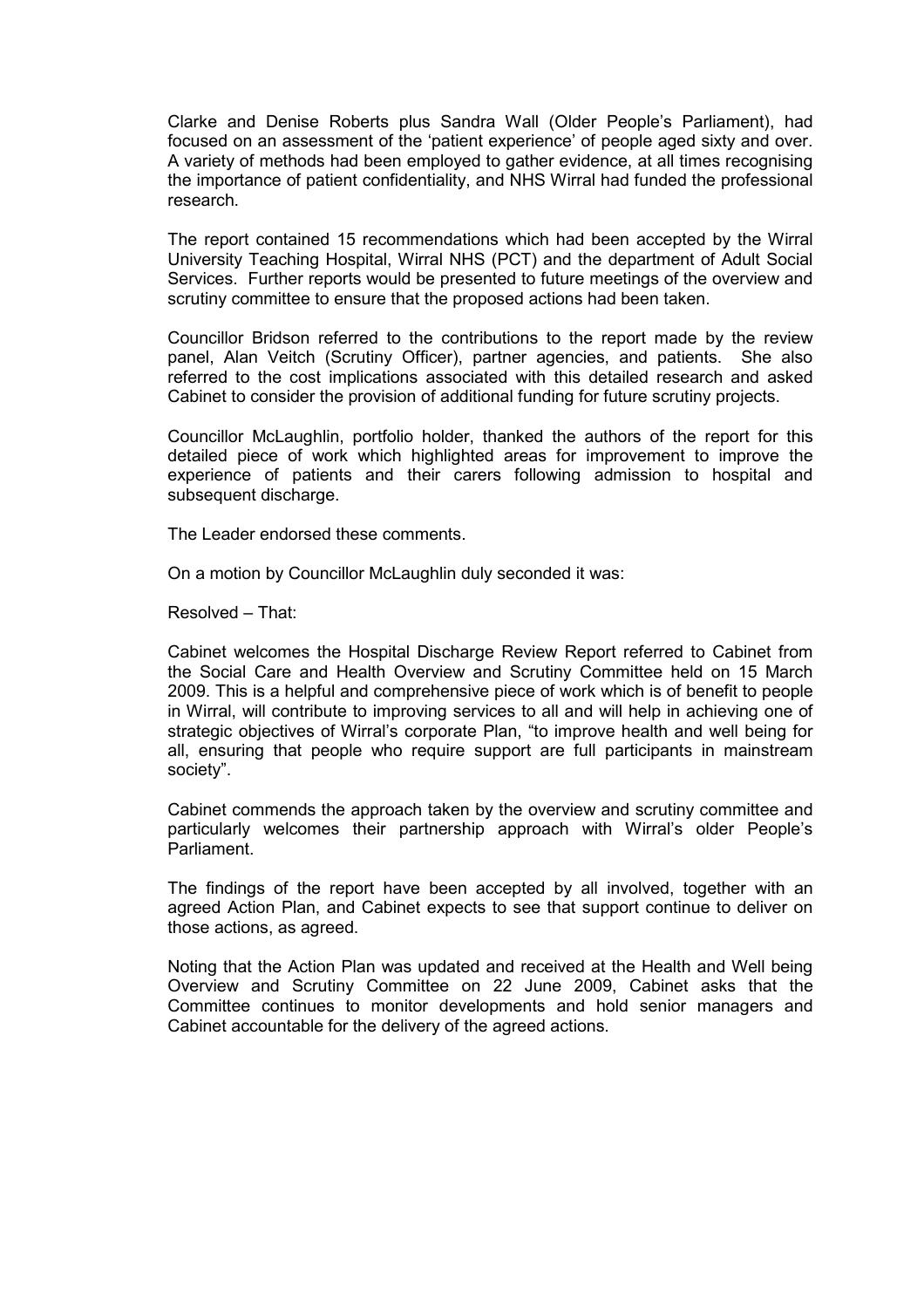#### 34 ECONOMIC UPDATE

Further to minute 394 (19 March 2009), the Deputy Chief Executive/Director of Corporate Services provided a summary update on the impact of the current recession on Wirral's economy and identified the steps taken by the Council to support Wirral residents and businesses in the current situation

Resolved –

(1) That the report be noted.

(2) That the Invest Wirral Team be thanked for their efforts in supporting Wirral businesses to mitigate the economic recession.

## 35 **EARLY YEARS ENTITLEMENT AND FUNDING UPDATE**

The Director of Children's Services presented a report covering four distinct areas of Early Years provision:

(a) Changes relating to the provision of free early education for all eligible 3 and 4 year olds and agreement for funds to be allocated in support of these changes. (b) Proposals to change the method of calculating early education funding and the development of a Single Formula Funding for early years provision in schools and the private, voluntary and independent sectors (hereafter referred to as "settings").

(c) An early pilot to offer free early education places to eligible 2 year olds.

(d) Applications for funding, allocated to settings under the Early Years Quality and Access Capital Grant, as first agreed on 23rd April 2009.

Resolved – That

(1) Cabinet agrees the changes proposed in the provision of early education to all eligible 3 and 4 year olds and the group of providers selected for the pilot extension.

(2) The allocation of £100,000 for flexibility incentives be made to up to 10 schools and settings who are able to pilot changes and deliver an extended offer to eligible 3 and 4 year olds.

(3) Proposals for Single Formula Funding to be brought to Cabinet at a later date as a recommendation from the Schools Forum.

(4) Cabinet agrees the proposals for the pilot programme for 2 year olds.

(5) The Capital Grants set out in Appendix 2 and proposals for spend in 2009/ 2010 be approved

#### 36 WIRRAL CHILDREN'S TRUST MEMORANDUM OF UNDERSTANDING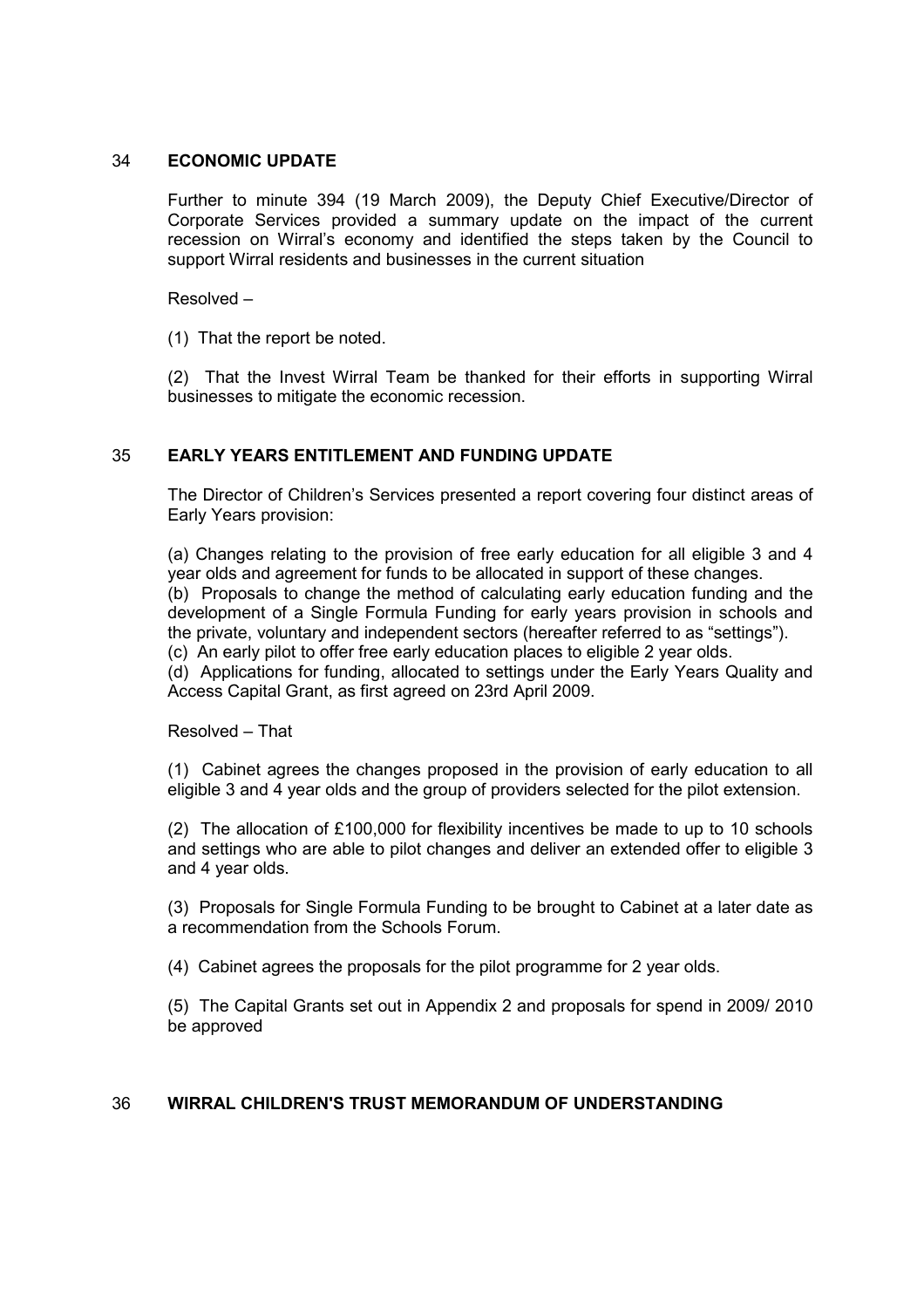The Director of Children's Services reported concerning new government guidance on Children's Trusts relating to inter-agency cooperation to improve well-being of children, young people and their families. In response to the guidance and self review by the partnership it was proposed that Wirral Children's Trust partnership arrangements be amended.

Wirral Children's Trust brought together the partner organisations responsible for services for children, young people and families in a shared commitment to improving children's lives, and it was led through the Director of Children's Services and the Lead Member for Children's Services. The proposed new trust arrangements amended the structure of the trust with the formation of a Children's Trust Board and a Children's Trust Executive to replace the current Children and Young People's Strategic Partnership and Management Boards respectively (Appendix 1).

Resolved –

(1) That the new Children's Trust guidance be noted.

(2) That Cabinet approve the proposed Wirral Children's Trust Memorandum of Understanding.

(3) That a further report be submitted to Cabinet as the national proposals move to a statutory basis in law.

#### COUNCILLOR HOLBROOK IN THE CHAIR 37 INSPIRING COMMUNITIES

(Councillors S Foulkes, P Davies and J Stapleton, having declared prejudicial interests in this item (see minute 32) left the room during its consideration).

 The Director of Children's Services presented a report outlining the competitive bidding process for Inspiring Communities programme funding.

He reported that Wirral had been invited to bid into this competitive process and apply for up to £450,000 of neighbourhood funding. Three bids were submitted for consideration, Millennium Training and Education Centre (MTEC LTD), Hair Training and Education Centre (HTEC LTD), Leasowe Women's Centre (LWC) on behalf of Birkenhead, Tranmere and Leasowe (Appendix A), Leasowe Community Homes (Appendix B), and Together Neighbourhood Management Pathfinder, (Appendix C). Together Neighbourhood Management Pathfinder was identified as the body to submit the preferred bid working in partnership with the Children and Young Peoples Department.

The bids were scored by the Children and Young People's Department. The methodology, criteria, bids, judgements and scoring were shared with the Cabinet Member for Children, Young People and Lifelong Learning, the Cabinet Member for Community Engagement and the Chair of the Overview and Scrutiny Committee.

Agreement had been reached with all three bidders for further discussions to take place about areas for development in preparation for any future opportunities to bid and for joint working opportunities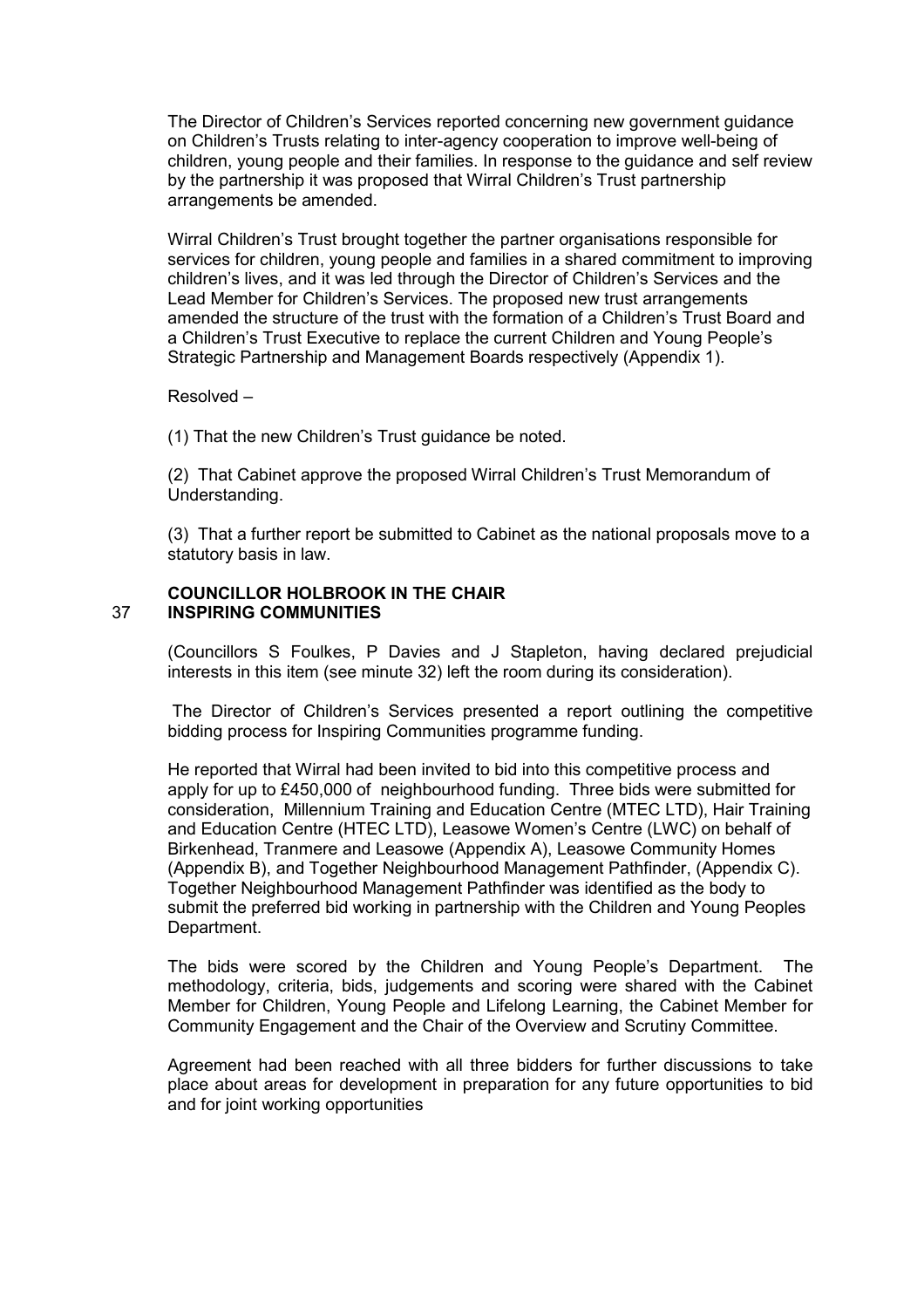#### Resolved - That

(1) The bid produced by Together Management Pathfinder and its partnership group be endorsed as Wirral's preferred bid.

(2) Officers continue to work with unsuccessful bidders with a view to developing proposals for a possible future round.

## COUNCILLOR FOULKES RESUMED THE CHAIR 38 WIRRAL'S HOUSING MARKET RENEWAL PROGRAMME 2009-10

The Director of Regeneration submitted a report seeking Cabinet's approval to:

(i) Wirral's Housing Market Renewal Programme for 2009-10, subject to the completion of a Deed of Variation between Newheartlands and the Homes and Communities Agency (HCA) to secure funding for 2009 -10.

(ii) delegate authority for programme management and delivery to the Director of Regeneration, the Deputy Chief Executive/Director of Corporate Services and the Director of Law, Asset Management and HR.

Resolved - That:

(1) Subject to the DCLG/Newheartlands Deed of Variation being completed under delegated authority by the Director of Law, Asset Management and HR, the Housing Market Renewal Programme 2009-10 for Wirral, as summarised in the table below and in Appendix 1, be agreed.

| HMRI Funding to be allocated:           |       | £'000 |
|-----------------------------------------|-------|-------|
| <b>Birkenhead Clearance</b>             |       | 1,760 |
| <b>Rock Ferry Clearance</b>             | 800   |       |
| <b>Tranmere Clearance</b>               | 1,700 |       |
| <b>Wallasey Clearance</b>               |       | 100   |
| <b>Strategic Site Assembly</b>          |       | 650   |
| <b>Private Sector Home Improvements</b> | 915   |       |
| Living Through Change                   |       | 1,190 |
| <b>Staffing and Resources</b>           |       | 1,625 |
| <b>Relocation Loans</b>                 |       | 150   |
| <b>New Build Schemes</b>                |       |       |

(2) Cabinet delegates authority for programme management and delivery to the Director of Regeneration, the Deputy Chief Executive/Director of Corporate Services and the Director of Law, Asset Management and HR with future progress reports being presented to Cabinet and Scrutiny Committees as appropriate.

#### 39 MERSEY HEARTLANDS NEW GROWTH POINT FUNDING 2009/10 AND 2010/11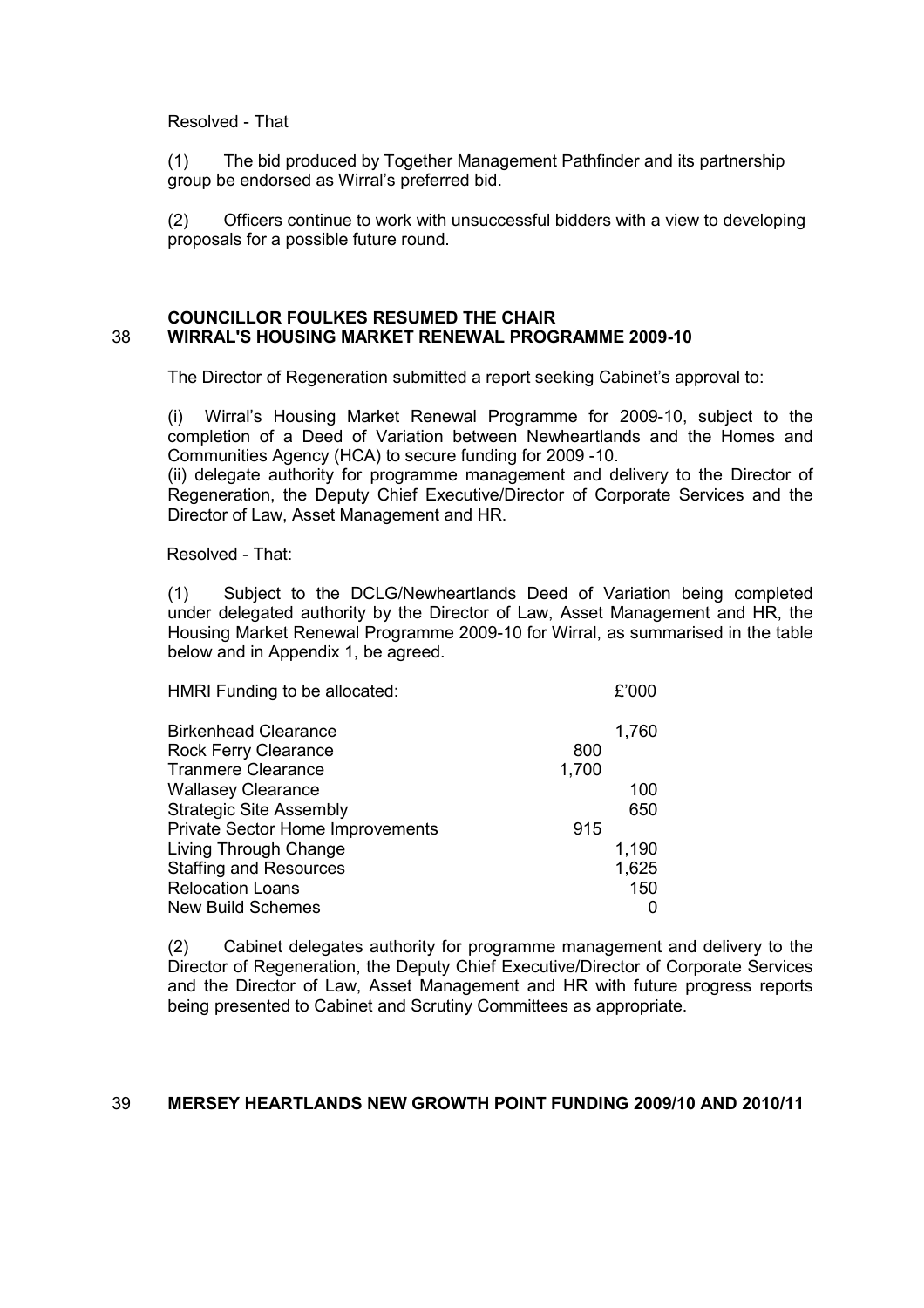The Deputy Chief Executive/ Director of Corporate Services reported upon proposals for the allocation of government grant of £6,332,389 to the Mersey Heartlands Partnership for the years 2009/10 (£2,466,176) and 2010/11 (£3,866,213 subject to Parliamentary approval).

The funding would be used to help deliver additional homes before 2016/17 and in Wirral it was focused on Wirral Waters and the surrounding Housing Market Renewal Initiative Area. Direct housing provision was limited in the current economic climate and Wirral's projects aimed to support new homebuyers in the HMRI area, strategic acquisitions and the planning of infrastructure to put in place the conditions for new development when the market improved.

Cabinet was asked to agree (i) the allocation of grant between Liverpool City Council and Wirral Council in the proportion 60:40, reflecting the relative population of the City and Wirral, and; (ii) an allocation of £150,000 revenue funding to Peel Holdings (a capital funding allocation of £150,000 is to be made by the City Council).

Cabinet was also asked to agree the prioritisation of projects set out in the Appendix to the report, recognising that re-prioritisation might occur. These projects would also to be incorporated within relevant Council revenue or capital programmes.

Resolved –

- (1) That Cabinet agree the distribution of New Growth Point Grant allocation at a ratio of 60:40 between Liverpool City Council and Wirral Council respectively.
- (2) That Cabinet agrees an allocation of £150,000 revenue funding to Peel Holdings, £60,000 in year 2009/10 and £90,000 in year 2010/11 (the latter subject to CLG confirmation) and note that Liverpool City Council is to make an allocation of £150,000 capital funding from year 2009/10.
- (3) That Cabinet agrees the prioritisation of projects as set out in this report, subject to variation due to re-prioritisation within Liverpool or Wirral being delegated to the Steering Group and that re-prioritisation is reported to the next available meetings of the Executive Group and Wirral Cabinet.
- (4) That Cabinet agrees that Wirral projects will be incorporated within the relevant Council revenue or capital programmes.

#### 40 FINANCIAL OUT-TURN 2008-09

A full review of the financial accounts for 2008-09 had been completed and the Director of Finance submitted a report which provided an overall comparison of the out-turn to the estimate for 2008/09, an analysis of major variations, and details of the reserves and provisions.

Resolved –

(1) That the revenue out-turn for 2008/09 be agreed.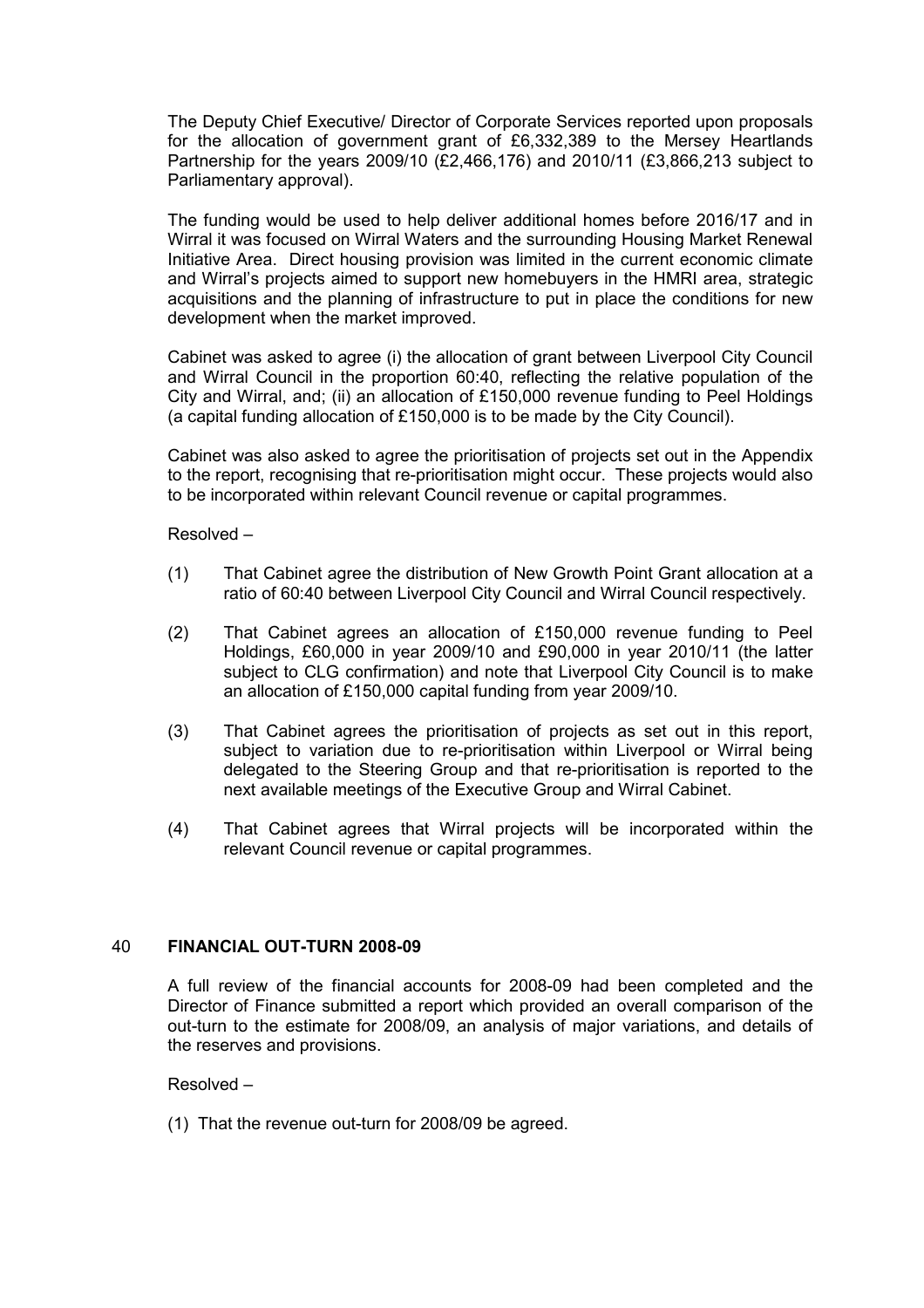(2) That the provisions and reserves be agreed.

#### 41 CAPITAL OUT-TURN AND DETERMINATIONS 2008-09

The Director of Finance submitted a report which informed Cabinet of the capital outturn for 2008/09 and the resources used to fund the programme. Under Part IV of the Local Government and Housing Act 1989, the Authority was required to make a number of formal Determinations in respect of its capital expenditure and financing and the Director's report included those for the 2008/09 financial year.

Resolved –

(1) That the actions regarding the progress in delivering the programme and the slippage from 2008/09 to 2009/10 be agreed.

- (2) That the capital out-turn and financing for 2008/09 be agreed.
- (3) That the formal Capital Determinations be agreed.

#### 42 COLLECTION SUMMARY

The Director of Finance submitted a report which detailed the collection of Council Tax, Business Rates, Sundry Debtors and Housing Act Advances. It highlighted key collection indicators and trends with regard to irrecoverable sums and requests approval to write off debts in excess of delegation.

Resolved –

- (1) That the collection summary for 2008-09 be agreed.
- (2) That the irrecoverable sums totalling £72,265.31 be approved for write off.

#### 43 EFFICIENCIES 2008-09

The Director of Finance submitted a report seeking approval of the submission of the Value for Money Gains National Indicator 179 (NI179) which is required to be with the Department for Communities and Local Government (DCLG) by 24 July 2009. Resolved -

(1) That the Value for Money Gains National Indicator 179 submission be approved.

(2) That the Director of Finance be authorised to make any amendments to include information received from Merseytravel and the Merseyside Waste Disposal Authority prior to submission.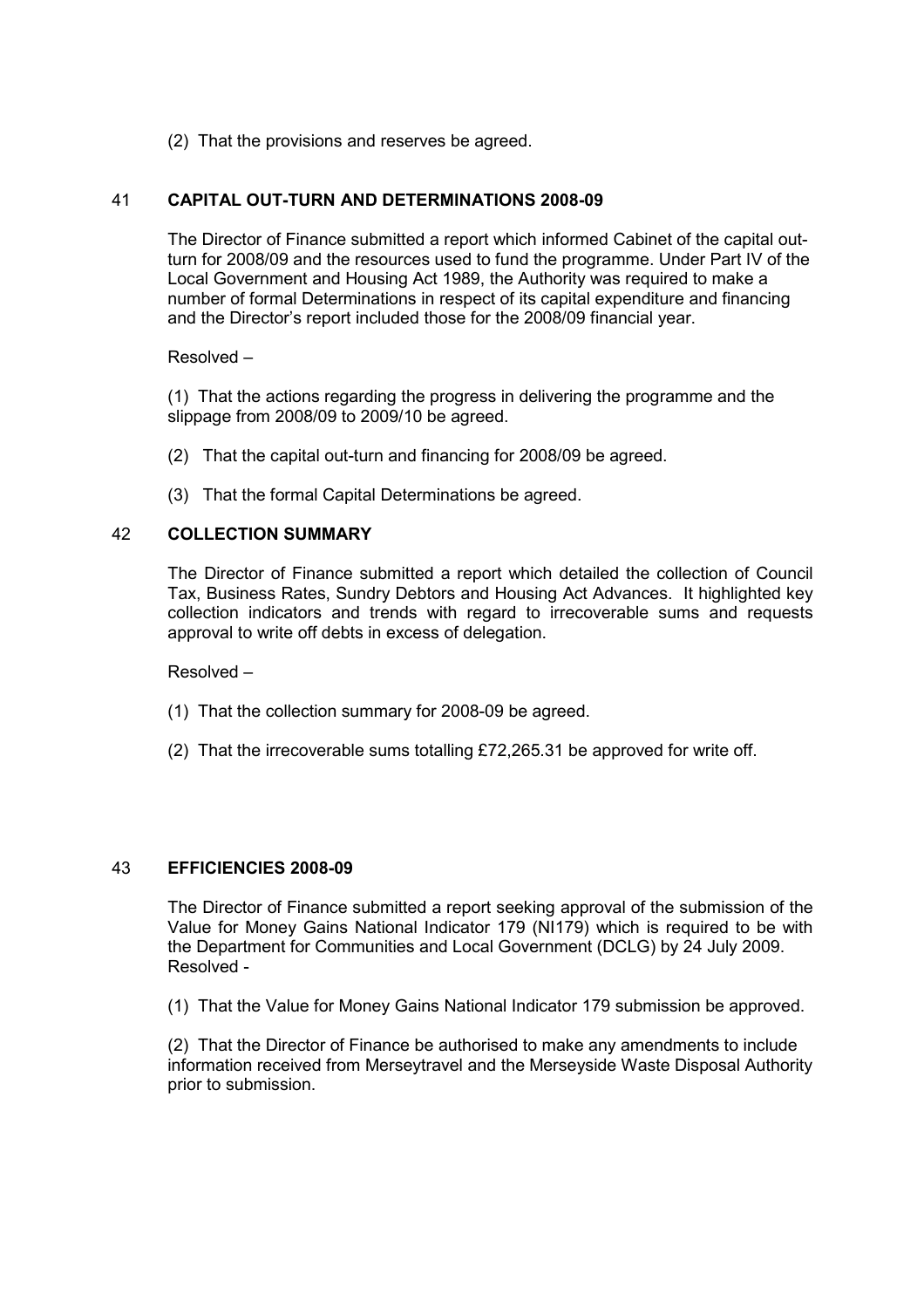(3) That a further report be brought to Cabinet on the 2009/10 NI 179 estimate which will be due for submission in October 2009.

## 44 TREASURY MANAGEMENT ANNUAL REPORT 2008-09

The Director of Finance submitted a report which provided an overview of Treasury Management activity in 2008/09 and confirmed compliance with treasury limits and Prudential Indicators. It had been prepared in accordance with the CIPFA Treasury Management Code and the Prudential Code.

Resolved –

(1) That the Treasury Management Annual Report be agreed.

(2) That the benefits from improved cash flow management which realised savings/additional income of £3.4m in 2008/09 be noted.

(3) That the transfer of the 2008/09 allocation of MRP to reserves be agreed.

#### 45 INSURANCE FUND ANNUAL REPORT

The Director of Finance submitted a report which provided a review of the Risk and Insurance activity during 2008/09 and the plans for 2009/10. It also detailed the current status of the liability, fire and motor claims fund and the impact of measures taken to improve the management of risk.

Resolved -

(1) That the transfer of £2,106,000 to the General Fund balance be agreed.

(2) That regular updates on the progress in Insurance and Risk Management be presented to the Audit & Risk Management Committee.

(3) That the Insurance Fund budget for 2010/11 be presented to Cabinet in November 2009.

## 46 EARLY RETIREMENTS COSTS 2008-09

The Director of Finance submitted a report which informed Cabinet of the cost of funding the Early Voluntary Retirement Scheme in 2008/09.

Resolved – That the cost of funding early retirements be noted.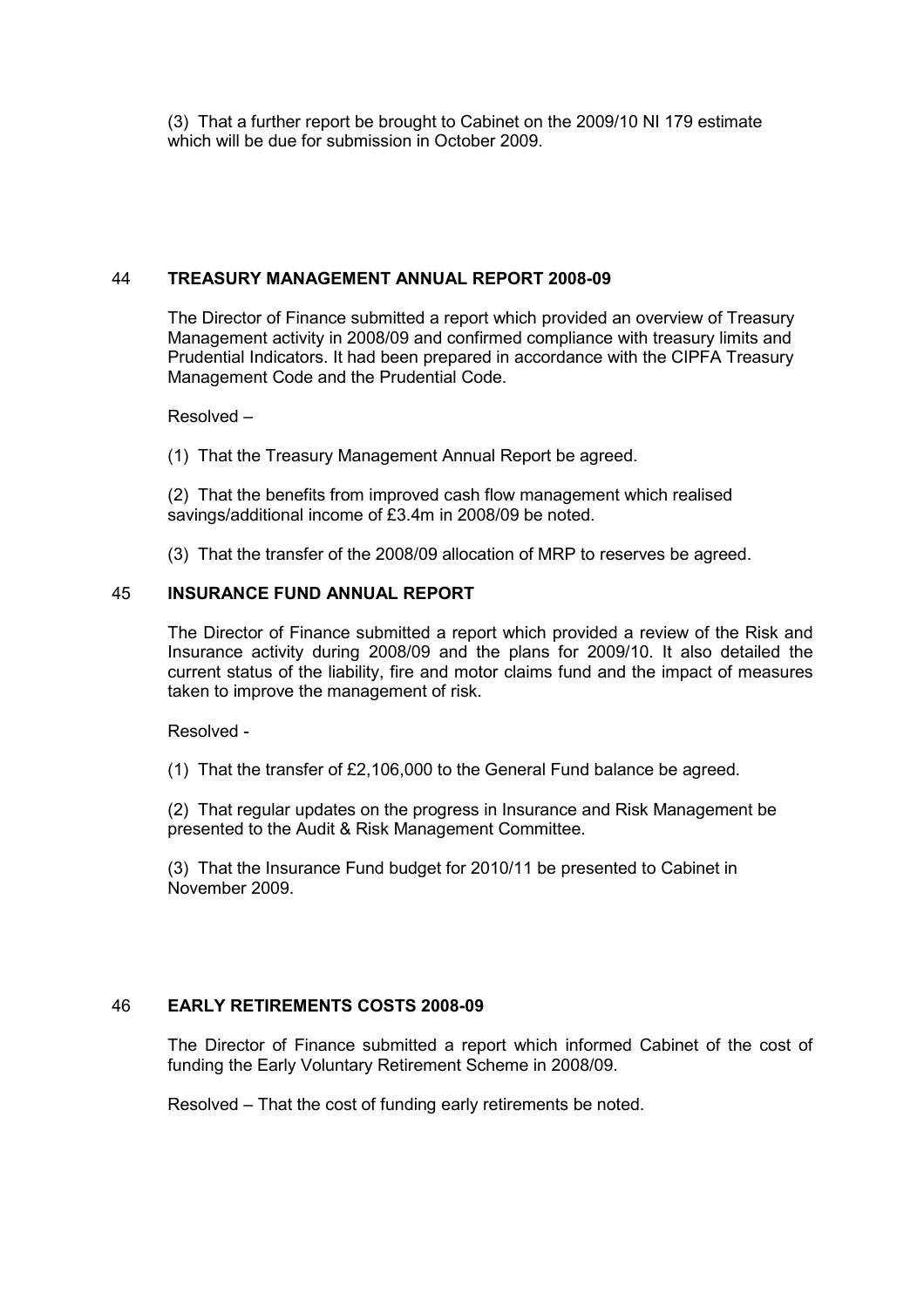#### 47 EXEMPT INFORMATION - EXCLUSION OF THE PRESS AND PUBLIC

Resolved - That, under section 100 (A) (4) of the Local Government Act 1972, the public be excluded from the meeting during consideration of the following items of business on the grounds that they involve the likely disclosure of exempt information as defined by the relevant paragraphs of Part I of Schedule 12A (as amended) to that Act.

#### 48 REQUESTS FOR FINANCIAL ASSISTANCE

The Deputy Chief Executive/Director of Corporate Services reported upon applications for financial assistance from two local companies to assist towards their business expansion projects, including details of the individual applications, project costs, financial appraisals, and conditions attached to the award of grant.

Resolved –

(1) That the applications for financial assistance, as outlined by the Director, be approved.

(2) That Think Big Investment Fund grants of the amounts recommended in the reports be provided to these companies, subject to the conditions attached to the award of grant.

# 49 WIRRAL'S SUPPORTED AND SPECIAL NEEDS HOUSING CONTRACTS REPORT

The Director of Regeneration submitted an update report on the progress made with the renegotiation of Supporting People contracts, and seeking approval to the award of new contracts.

Resolved – That Cabinet approve the award of contracts, as set out in Appendix One to the Director's report.

## 50 FUTURE JOBS FUND

The Deputy Chief Executive/Director of Corporate Services presented a report which provided an overview of the Future Jobs Fund, a joint Department of Work & Pensions and Department of Communities and Local Government initiative to support the creation of 150,000 new jobs nationally over the next two years. Cabinet was asked to:

(a) agree a delivery model, and;